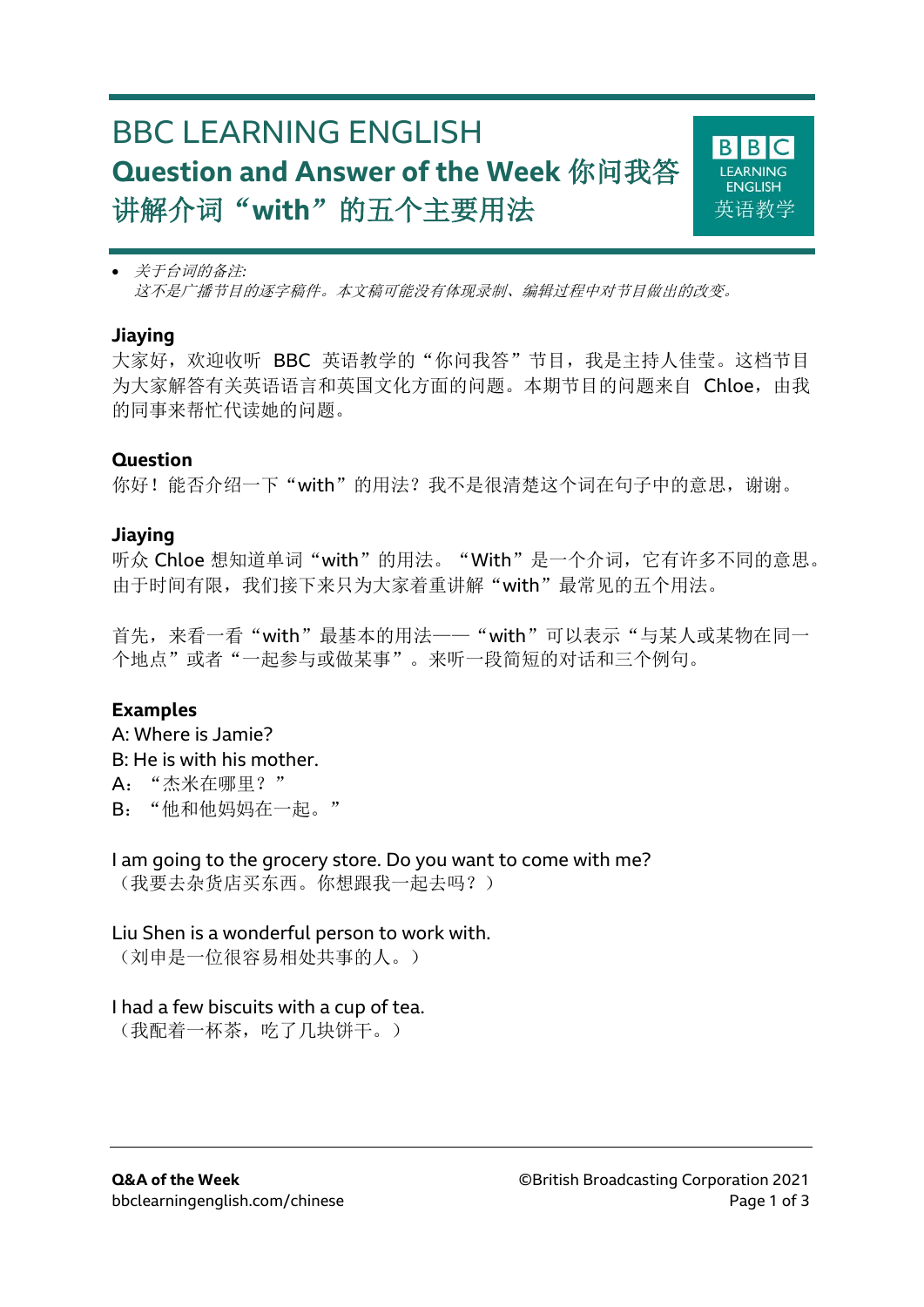#### **Jiaying**

第二, 介词"with"可以用来描述人或物具有某种特征,意思是"拥有, 配有, 持有, 或佩戴某个饰物"。听听下面的五个例句,巩固你对这个用法的理解。

# **Examples**

They are casting a young woman with long hair for this role. (他们正在为这部角色挑选一位留长发的年轻女子。)

Pooja is a kind person with a great personality.

(普佳是个善良的人,而且性格很好。)

We have moved into a flat with a living room and two bedrooms.

(我们搬进了一个两室一厅的公寓。)

#### He is meeting a woman in a red coat with a book.

(他要去见一位拿着书的红衣女子。)

#### You look great with or without glasses.

(不论你戴不戴眼镜,都很好看。)

#### **Jiaying**

第三, 介词"with"可以说明做某件事情的时候使用的工具。我们来听三个例句, 边 听边试着理解"with"的这个用法。

#### **Examples**

I opened a can of cat food with a can opener. (我用开罐器打开了一罐猫粮。)

Test your cake with a toothpick – insert it into the top of the cake. If the toothpick comes out clean, it's done!

(用一根牙签测试你的蛋糕是不是烤好了,把它插入蛋糕顶部,如果拔出来后是干净 的, 就说明烤好了!)

## Before uploading my photos to social media, I always edit them with this application.

(把照片上传到社交媒体之前,我都会先用这个应用程序修图。)

#### **Jiaying**

第四, 介词"with"可以用来说明一件事情的原因, 表示"受到某种情绪或疾病的影 响"。我们来听两个例句。